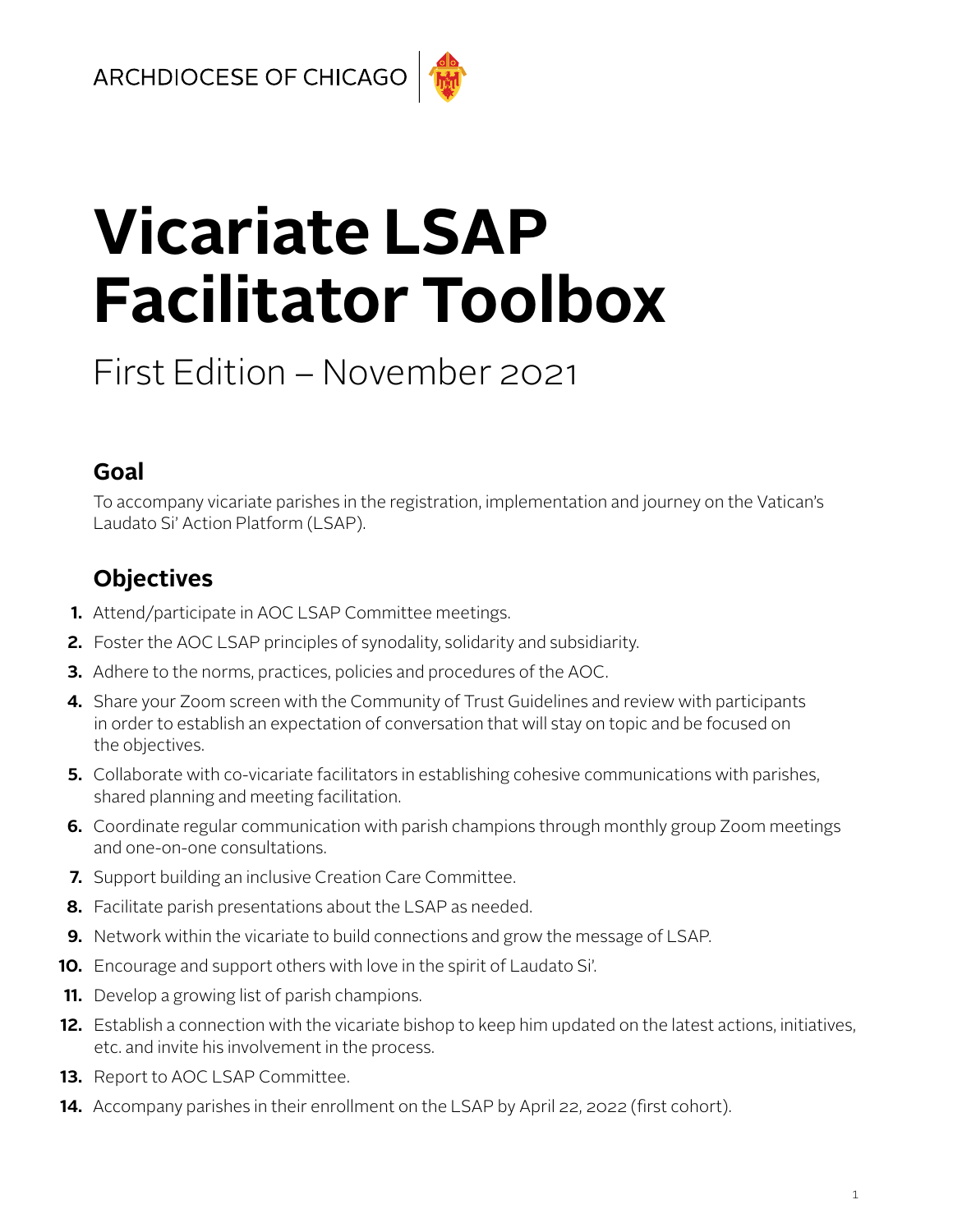## **Role**

- Communicate
- Coordinate
- Facilitate
- Encourage and support
- Network within the Vicariate
- Accompany parishes on the Vatican Laudato Si' Action Platform (LSAP) journey

## **Tools**

- **[laudatosiactionplatform.org](http://laudatosiactionplatform.org)**
- **[archchicago.org/creation](http://archchicago.org/creation)**
- **[GodsPlanet.us](http://GodsPlanet.us)**
- **[catholicclimatecovenant.org](http://catholicclimatecovenant.org)**
- **[laudatosimovement.org](http://laudatosimovement.org)**
- AOC LSAP Committee
- AOC Zoom platform subscription (allows for meetings of more than 45 minutes) Interactive presentation and/or in-depth Parish Essentials slide deck

Use the AOC official thank you letter (emailed and posted on the committee Google Drive) to copy, paste and fill out that message to the vicariate gathering parish participants. In that email, add the link to the survey poll you created. Please copy the AOC's Care for Creation Coordinator on this email and related correspondence.

## **Free Survey Poll Sites**

## **[doodle.com](http://doodle.com)**, **[surveymonkey.com](http://surveymonkey.com)** and **[signupgenius.com](http://signupgenius.com)**.

Give participants a short 2–3 day deadline to commit to taking the poll so you can collect the results and confirm the meeting date with the group asap. If need be, personally call non-respondents and check-in!

## **First Zoom Meeting Structure**

The first meeting is key and sets the tone for creating a new support system and guidance for the LSAP. It is also the place to be positive about parish involvement in the LSAP. The Vicariate LSAP Facilitator is the guide and support for parish success.

Create an agenda, such as:

- **1.** Welcome and brief introductions (name and parish). Record names, etc. of everyone who is in attendance.
- **2.** Share and establish the Community of Trust Guidelines.
- **3.** Prayer (see list on the Google Drive for examples or use your own).
- **4.** Tell a brief success story about your experience on the AOC EWG and/or parish Creation Care Committee.
	- As a Vicariate Facilitator, share the importance of embracing the LS Goals on the journey to vivifying the themes of integral ecology throughout the parish.
	- Stories help connect people on a personal level.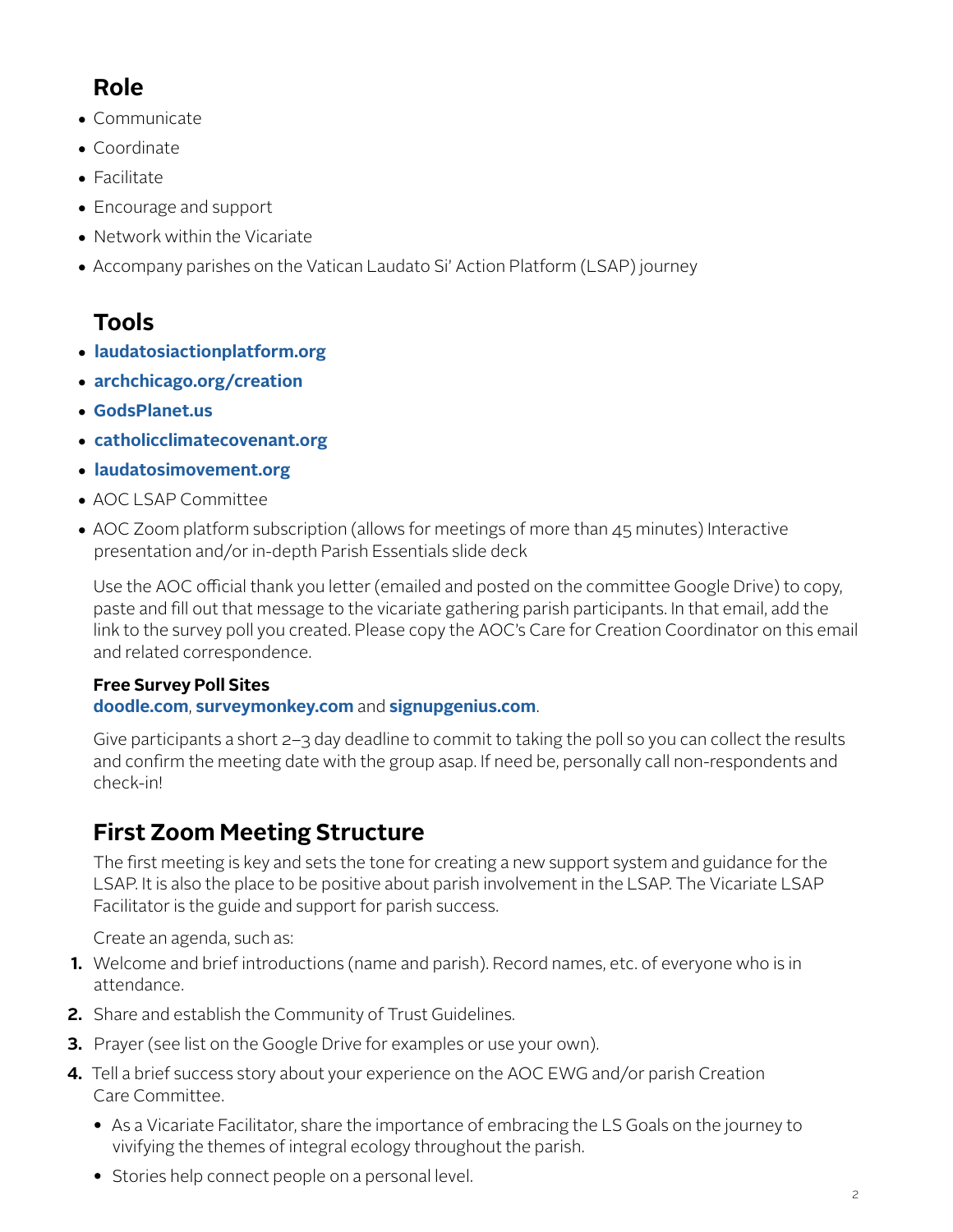- **5.** Explain this is an important meeting place where ideas, resources, and support can be shared along the LSAP journey.
- **6.** At the conclusion of your vicariate zoom gathering, ask attendees to consider these questions:
	- What do you see as the next step to bring the LSAP into your parish?
	- What support do you need?

Encourage attendees to stay on the question so everyone can have a chance to share.

- **7.** For anything that needs to be discussed further in detail with the Vicariate Faciliator, offer to set up an appointment connecting by email or phone at a future date.
- **8.** Determine and suggest something specific for participants to work on before the next meeting.
- **9.** Set up the next Zoom meeting date.
- **10.** End with gratitude and a final prayer.

## **Community of Trust Guidelines**

- Give and receive welcome.
- Be as fully present as possible.
- Listen carefully offering our undivided attention.
- Share our truth with kindness.
- Welcome many perspectives and learning styles.
- Use "I" statements. (Take responsibility for what you express. Do not speak for "them")
- Help all to participate.
- Stay on the topic and stay focused on Pope Francis' message.
- Be respectful and charitable at all times.
- Trust and learn from the silence.
- Observe deep confidentiality.
- Be open to the spirit of God's love.
- Know that it's possible.

Adapted from Circle of Trust Touchstones, the JustFaith Group Guidelines and United States Conference of Catholic Bishops Laudato Si': On Care For Our Common Home Discussion Guide.

## **Answers to Questions People May Have About the LSAP**

#### **Is there a model to follow in developing a Creation Care Committee?**

Yes, the model uses an "integral ecology" approach. The Creation Care Committee, comprised of the parish community, collaborates in using the LSAP goals as vehicles to fulfill the parish's mission, ministry and operations as it relates to the care of creation. Every stakeholder group (ministries, committees, staff, etc.) is responsible for administering the LSAP goals that are applicable to their function. The Creation Care Committee serves as an umbrella over all ministries in guiding the direction of focus and planning toward the Laudato Si' Goals through a collaborative, inclusive approach. It is suggested that this committee will initially meet every other week to reflect/assess, plan and put initiatives into action.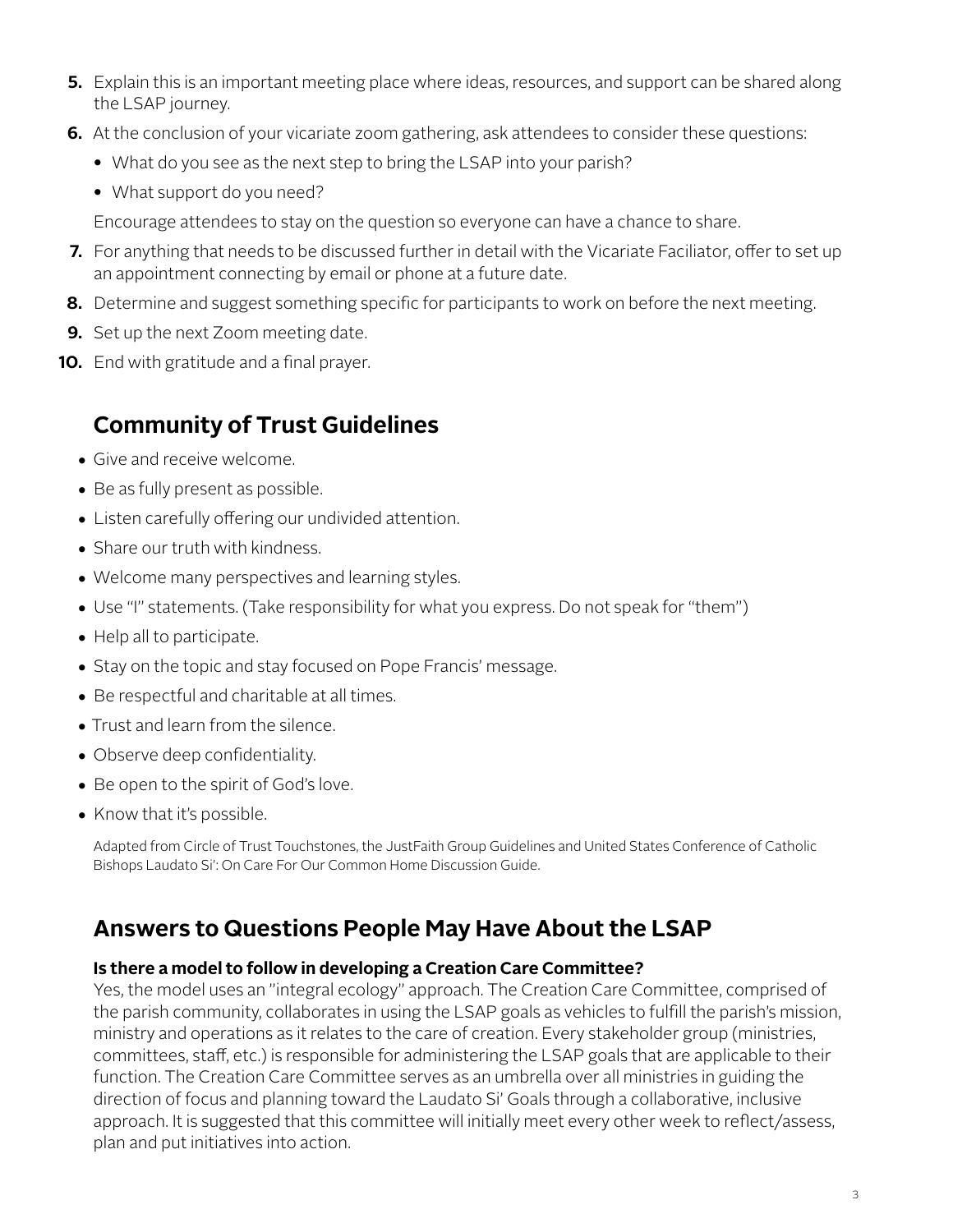Make an in-person appointment to meet with your pastor. Prepare ahead of time materials that show what the LSAP is about, the importance of getting involved soon and how developing a Creation Care Committee with members from across the parish has many benefits. Bring the letters from H. Em. Cardinal Turkson, Prefect of the Vatican's Dicastery of Promoting Integral Human Development and H.Em. Cardinal Cupich's LSAP Letter of Invitation to Pastors — Renew My Church to demonstrate the Church's support. Benefits include:

- Increasing parishioner involvement
- Engaging youth and young adults
- Evangelizing the Gospel of Creation
- Being in union with our Church and each other
- Caring for the earth and the poor
- Bridging gaps between ministries
- Networking with sharing parishes and other vicariate parishes
- Using the LSAP as a tool for the parish

#### **How do I find members for a Creation Care Committee?**

Finding members involves reaching out and talking to others across the parish community. A pastor/ ministry/ school staff/parish staff/parishioner/parish council member may have someone in mind. In the beginning, it may just start with 2–5 people and include the pastor. As the Creation Care Committee grows, it will have representation from several key areas from across the parish.

#### **How do I educate others about integral ecology and the LSAP across my parish?**

Vicariate Facilitators will support you along this journey. It is recognized that every parish has unique needs and levels of participation. By attending the monthly Vicariate Zoom meeting, you will be able to network with other Creation Care Committee Members to share resources, suggestions and successes, solve problems and create solutions that might work best for your parish. Additionally, the Vicariate Facilitator can schedule an appointment with you to present materials about the LSAP to a parish leadership group.

#### **Who specifically enrolls and maintains the parish dashboard on the LSAP?**

The Creation Care Committee co-chairs can enroll and maintain the parish dashboard. It is important to have input from all areas of the parish to reflect and assess what is currently being done related to the Laudato Si' Goals and determine where the parish would like to go along this LSAP journey. Ideally, two parish representatives will work together on inputting and maintaining the LSAP parish dashboard. The work planned for the LSAP should be shared and should involve all of the different parish stakeholders every step of the way.

#### **Will enrolling on the LSAP make ministry work more effective?**

Yes! With a Creation Care Committee, each parish component will grow and share their ministry and area of expertise focused on the Laudato Si' goals and LSAP. The actions and initiatives chosen from the LSAP builds on an interconnected parish response which creates solidarity between various parish functions and ministries to amplify and reinforce each other's efforts.

For example:

• **The Immigration Ministry** identifies how environmental degradation, including climate change, loss of arable land, potable water and communal violence, impacts the reality of refugees seeking asylum in foreign countries, and communicates those realities to the parish community. Examples of engagement activities include lectures, films, art, stories, documentaries, the Archdiocese's La Posada, etc.